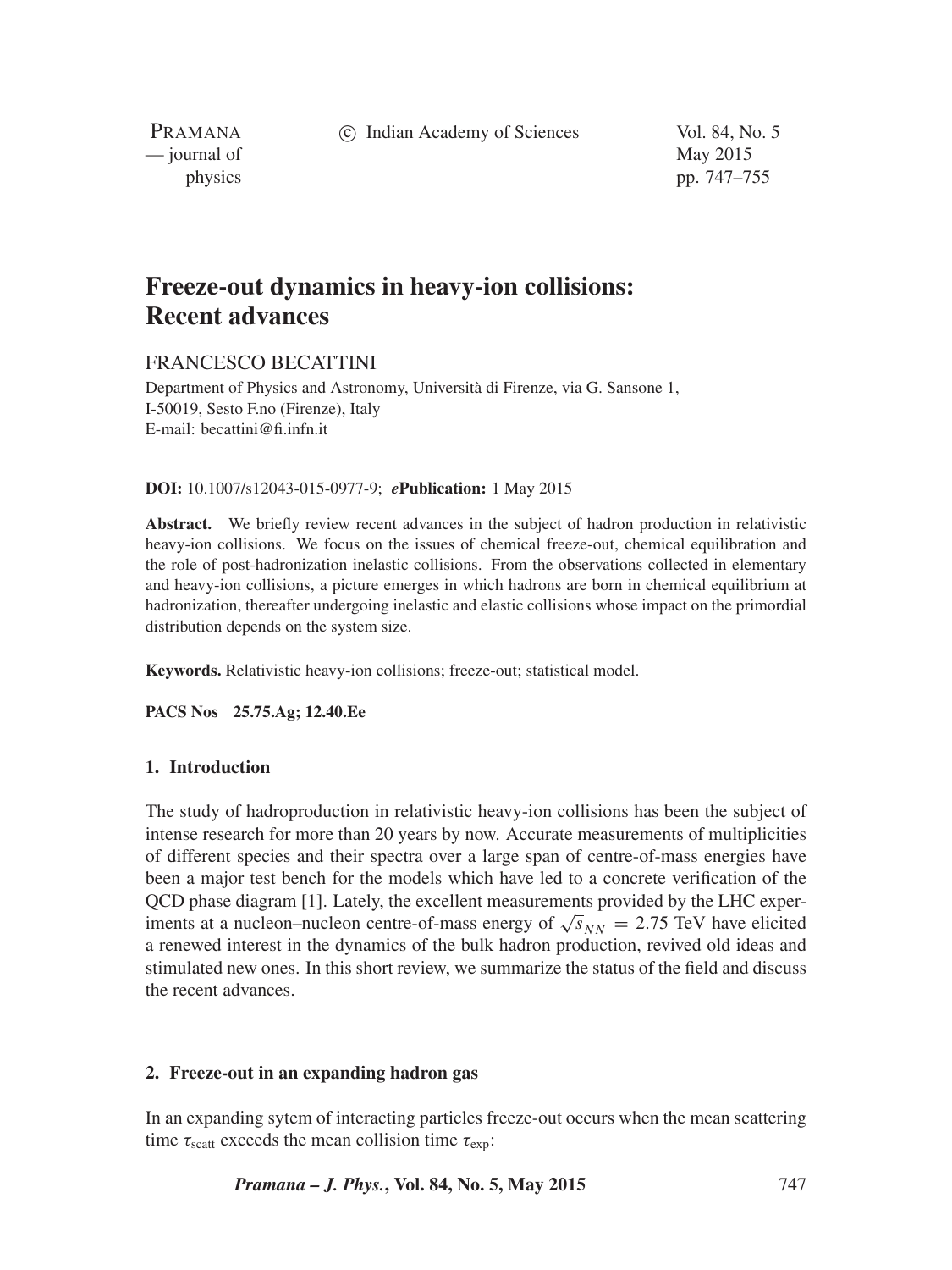*Francesco Becattini*

$$
\tau_{\text{scatt}} = \frac{1}{n\sigma \langle v \rangle} > \tau_{\text{exp}} = \frac{1}{\partial u}, \tag{1}
$$

*u* being the hydrodynamical velocity field and  $\langle v \rangle$  is the mean velocity of particles. If the cross-section  $\sigma$  is inelastic, the freeze-out is called chemical, whereas if it includes elastic processes, the freeze-out is called kinetic. Chemical freeze-out of course precedes the kinetic freeze-out as the inelastic cross-section is smaller than the total cross-section.

We can obtain a gross approximation of the expansion time with the ratio  $V/\dot{V}$  where  $V(t)$  is the volume of the fireball at time  $t$ . For a fireball which is spherical in shape with radius *R*, this is  $R/3R$  and if the radius increases at approximately the mean particle velocity  $\langle v \rangle$ , we have the condition:

$$
\frac{1}{n\sigma \langle v \rangle} \approx \frac{R}{3\langle v \rangle} \implies \frac{1}{n\sigma} \approx \frac{R}{3}.
$$
 (2)

For a given number of particles *N* within the volume, this inequality yields the radius at which freeze-out occurs as a function of *N* and of the average cross-section:

$$
R_{\rm fo} \approx \sqrt{\frac{N\sigma}{4\pi}}\tag{3}
$$

and the density at which freeze-out occurs, which decreases with *N* according to:

$$
n_{\rm fo} \approx \frac{N}{(4\pi/3)R_{\rm fo}^3} \approx 3\sqrt{\frac{4\pi}{N}} \frac{1}{\sigma^{3/2}}.
$$
\n(4)

For instance, for  $N = 1000$ , typical of heavy-ion collisions, and  $\sigma = 30$  mb = 3 fm<sup>2</sup>, one has  $R_{\text{fo}} \simeq 15$  fm and  $n_{\text{fo}} \simeq 0.06$  fm<sup>-3</sup>, which are in the right ballpark taking into account the drastically made approximations. The estimates (3) and (4) are obviosuly crude, but they tell us that the freeze-out radius, for each particle, approximately scales with the square root of the number of scattering centres a particle can interact with and the related cross-section.

An interesting question, which is relevant for a hadronic gas, is whether multibody collisions are significant at some stage in the expansion process. One can write a simple generalization of the two-body collision rate formula:

$$
\frac{dR}{d^4x} = n_1 n_2 \sigma v_{\text{rel}} = n_1 n_2 \sigma \frac{\sqrt{(p_1 \cdot p_2)^2 - m_1^2 m_2^2}}{\varepsilon_1 \varepsilon_2},\tag{5}
$$

where  $p_i$  are the particle four-momenta and  $m_i$  their masses,  $n_i$  their densities and  $v_{rel}$  the relativistic relative velocity, to a three-body collision assuming that the particle 3 collides with a cluster (12) made of particles 1 and 2:

$$
\left. \frac{\mathrm{d}R}{\mathrm{d}^4 x} \right|_3 = n_3 n_{(12)} \sigma_{3(12)} v_{\text{rel}} P_{(12)},\tag{6}
$$

where  $n_{(12)}$  is the density of clusters,  $v_{\text{rel}}$  is a suitable extension of the relativistic relative velocity function for the 2-body problem and  $P_{(12)}$  is the cluster formation probability. The latter can be assumed to be proportional to  $n_1 n_2 \sigma_{12}^{3/2}$ , i.e. proportional to the probability that 1 and 2 find themselves within a range of  $\approx \sqrt{\sigma}$ . Replacing  $\sigma_{3(12)}$  and  $\sigma_{12}$  with a typical hadronic cross-section *σ*, one has

$$
\frac{dR}{d^4x}\Big|_{3} \approx \frac{n_1 n_2 n_3}{\varepsilon_1 \varepsilon_2 \varepsilon_3} \sigma^{5/2} f_{\text{rel}}(m_1, m_2, m_3, \sqrt{s}, ...), \tag{7}
$$

748 *Pramana – J. Phys.***, Vol. 84, No. 5, May 2015**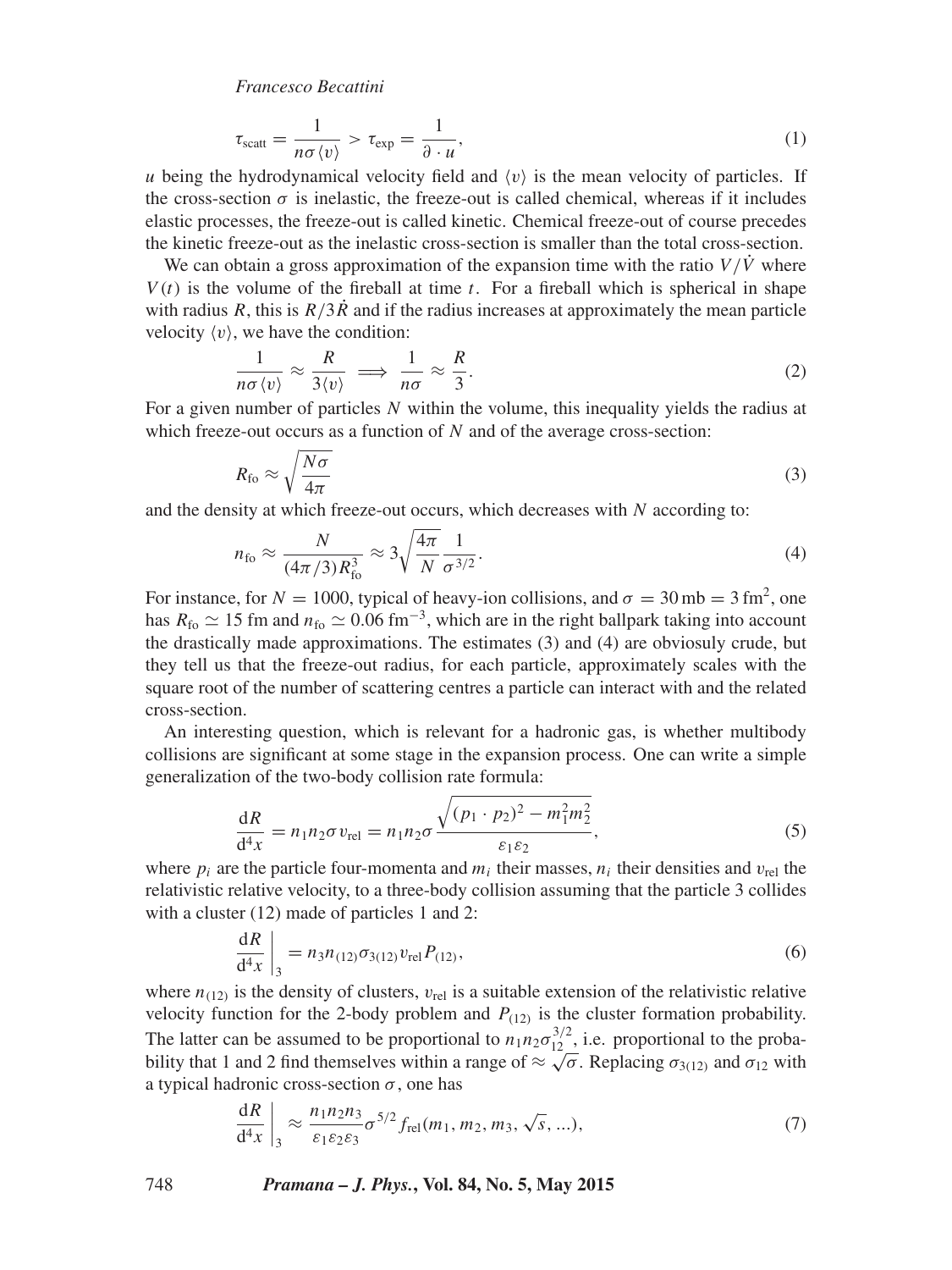where *f* is a function of relativistic invariants pertaining to a three-particle system. This approximated formula can be extended to *N*-body collisions:

$$
\frac{\mathrm{d}R}{\mathrm{d}^4x}\bigg|_N \approx \left(\prod_{i=1}^N \frac{n_i}{\varepsilon_i}\right) \sigma^{(3N-4)/2} f_{\text{rel}}(m_1, \dots, m_N, \sqrt{s}, \dots). \tag{8}
$$

Binary collisions prevail when the left-hand side of (5) largely exceeds the one in (7). Assuming that the ratio of the relativistic functions  $f_{rel}$  average to  $\mathcal{O}(1)$ , this happens when

$$
n\sigma^{3/2} \ll 1 \implies \lambda = \frac{1}{\sigma n} \gg \sqrt{\sigma}.
$$
\n(9)

This is physically a very clear condition: the particle mean free path  $\lambda$  should be much larger than its effective interaction distance as determined by the square root of the cross-section. This is by no means a trivial requirement; for an expanding hadron gas to have a stage where binary collisions prevail before freeze-out, this implies, according to eq. (2):

$$
R_{\rm fo} \approx \sqrt{\frac{N\sigma}{4\pi}} \approx 3\lambda \gg 3\sqrt{\sigma} \tag{10}
$$

that is the system should contain a large number of particles,  $N \gg O(100)$ . If this condition is not fulfilled, the system decouples when ternary and, in general, *N*-nary collisions are still relevant. This is an important conclusion, to be emphasized: in relativistic ion collisions, for the decoupling to occur in the binary collision regime, the number of particles should largely exceed  $\mathcal{O}(100)$ . Thus, this may happen only in heavy-ion collisions.

There is one more important condition to be addressed: for the freeze-out to be in the kinetic regime, meaning a system of quasifree colliding particles, it is necessary that the mean free path of particles largely exceeds their mean (thermal) wavelength, that is,

$$
\lambda = \frac{1}{\sigma n} \gg \frac{1}{\langle p \rangle} = \frac{1}{m \langle v \rangle} = \frac{1}{\sqrt{3Tm}},\tag{11}
$$

where the last expression assumes the non-relativistic regime of most hadrons, which is a good approximation for a hadron gas in the actual observed range of temperatures. The motivation of the condition (11) is that the collisional approximation of a strongly interacting system makes sense only if particles exist, i.e. their quantum wavelength is much smaller than its mean free path. Otherwise, the so-called particles would interact after a collision before being 'formed' and the whole kinetic picture would break down. Hence, writing  $n = N/(4\pi R^3/3)$  and using (3):

$$
\frac{4\pi}{3}R^3 \gg N\sigma \frac{1}{\sqrt{3Tm}} \implies R \gg R_{\text{fo}}^{2/3} \left(\frac{3}{Tm}\right)^{1/6} \tag{12}
$$

with the assumption that the number of particles *N* does not change till freeze-out. The last inequality dictates that we have a kinetic stage in hadron gas expansion, that is, *R <*  $R_{\text{fo}}$ , provided that the radius at freeze-out is very much larger than the thermal wavelength of the hadrons. As a numerical example, for pions at  $T = 160$  MeV, the last factor equals 1.3 fm<sup>1/3</sup> and for  $R_{\text{fo}} = 15$  fm, the above inequality demands  $R \gg 8$  fm. We stress again

*Pramana – J. Phys.***, Vol. 84, No. 5, May 2015** 749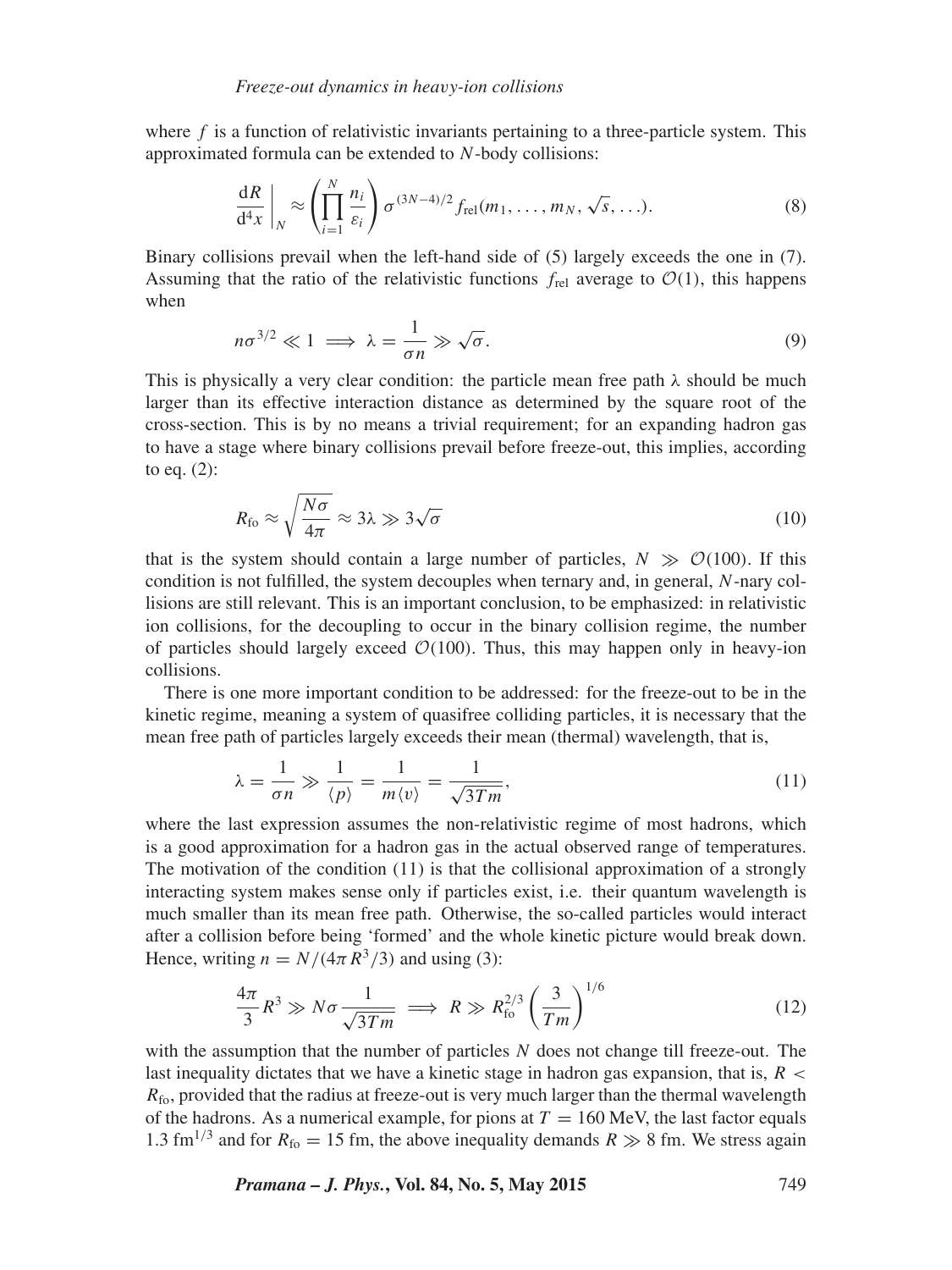# *Francesco Becattini*

that these numbers are crude approximations and only have an illustrative purpose. They should not be compared as such with actual measurements of the system size with e.g., pion interpherometry.

Another relevant question is whether multibody collisions can occur in what we can properly call a kinetic regime. According to (9), multibody collisions are relevant if the mean free path is of the order of the square root of the cross-section. Therefore, we are led to demand that

$$
\lambda \approx \sqrt{\sigma} \gg \sqrt{\frac{1}{3mT}}.\tag{13}
$$

Is this condition fulfilled? For pions at the typical temperature  $T = 160$  MeV, the righthand side is about 1 fm, which is not much smaller than the square root of the typical hadronic cross-section. Under this circumstance, the hadron gas cannot be considered as made of individual colliding particles, at least as far as pions are concerned. This is quite a peculiar situation compared to other, more familiar, kinetic systems. For instance, for liquid water at  $T = 0$ <sup>o</sup>C, the mean free path can be estimated to be 0.3 nm, which is approximately equal to  $\sqrt{\sigma}$ . Yet the mean thermal wavelength of a H<sub>2</sub>O molecule is of the order of 5 pm, mostly due to the large molecular mass. Hence, in liquid water we have multibody collisions and yet molecules retain their particle identity which is necessary to have a kinetic description. This special feature of the hadron gas, close to the critical QCD temperature, is related to the very low viscosity/entropy density ratio which reflects the absence of quasiparticles, hence of kinetic description, along with the other so-called strongly interacting fluids [2].

## **3. The statistical model**

Among the models which have been proposed to account for the quantitative features of hadron production in relativistic heavy-ion collisions, the statistical hadronization model can be considered as a reference. Besides its remarkable success in reproducing particle multiplicities with a few parameters, this model is used in nearly all hydrodynamical calculations to turn the fluid cells into hadrons through the Cooper–Frye prescription, enforcing local thermodynamical equilibrium. Furthermore, it has been shown that this model can reproduce hadronic multiplicities in elementary collisions, from *e*<sup>+</sup>*e*<sup>−</sup> to *pp* and from low to high energy [3]. Therefore, it turns out that the statistical model grasps a peculiar universal feature of the hadronization process, hence of QCD in the non-perturbative regime, regardless of the kind of collision.

Indeed, the statistical model has proved to be successful in relativistic heavy-ion collisions throughout the explored centre-of-mass energy range [3]. The interpretation of its success is, however, still a subject of debate. Some proposed that thermalization is achieved at the level of hadrons through multiple collisions [4]. Others [5], including the author, advocate that hadronization itself gives rise to an equilibrated system of hadrons (modulo the extra strangeness suppression in elementary collisions, not fully understood). In Hagedorn's words *hadrons are born in equilibrium* because it would be otherwise impossible to explain the statistical distributions observed in elementary collisions where multiplicities are such that freeze-out coincides with hadron formation, and, chiefly, the apparent full chemical equilibrium of strange particle abundances.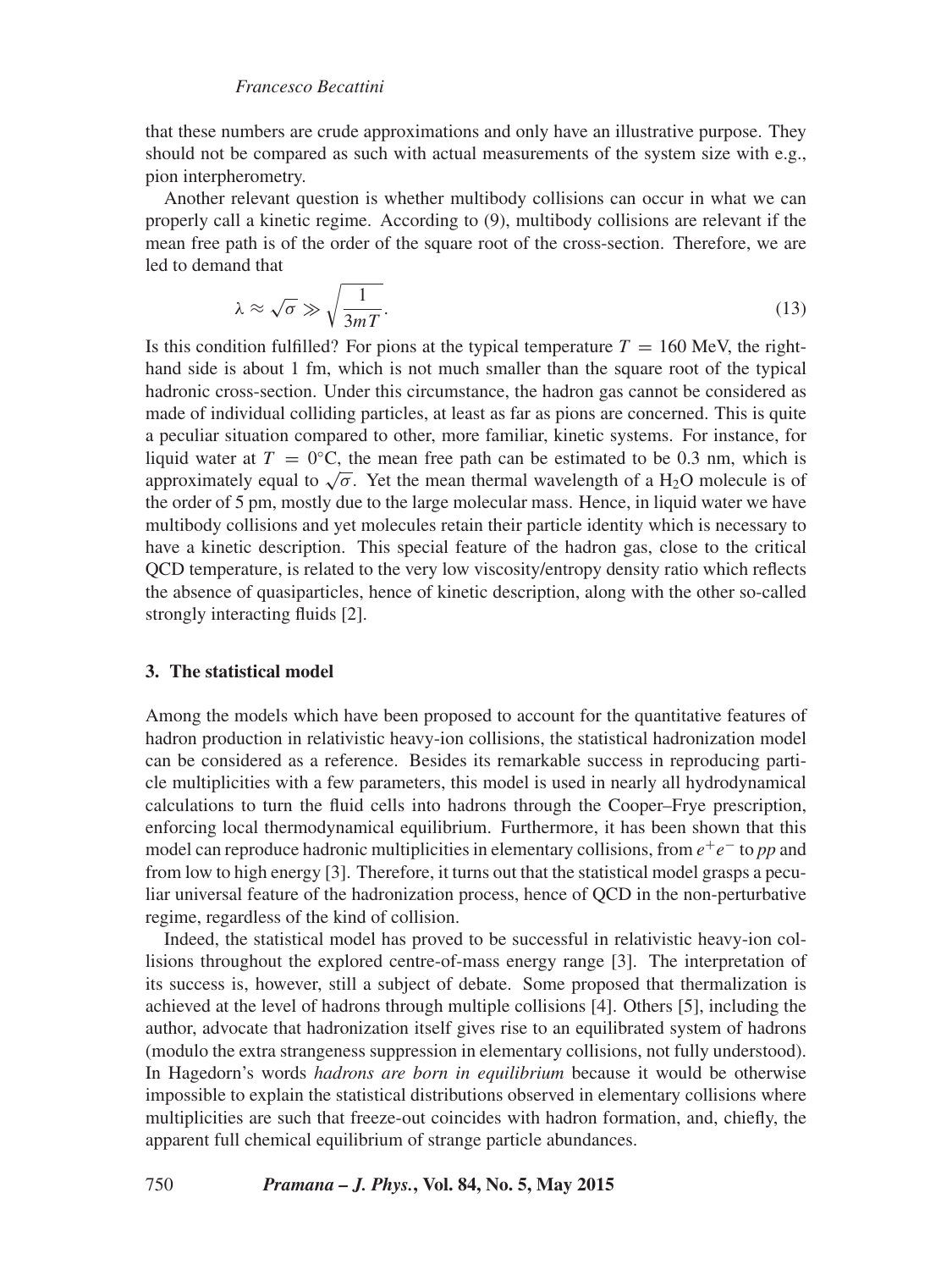

**Figure 1.** Estimated equilibration time for  $\Omega$  hyperons as a function of pion density and temperature in a hadron gas through multibody collisions (from ref. [4]).

Indeed, in the collisional approach to thermalization, the abundance of strange particles, particulary the  $\Omega$  baryon, is a long-standing problem. In order to reproduce the observed enhancement in relativistic heavy-ion collisions with respect to *pp*, one has to invoke multibody collisions [4,6] as well as the existence of hypothetical broad resonances called Hagedorn states [6]. However, we have seen in §2 that in a hadron gas multibody reactions become relevant in a regime where the system cannot be considered as kinetic, i.e. in a regime where it is still a strongly interacting fluid and its particle or quasiparticle description is questionable. Besides, the estimates of the time needed to achieve equilibrium abundances of  $\Omega$  hyperon are of the order of 1000 fm/c [4,6] for the chemical freeze-out temperatures of around 160 MeV (see also figure 1) determined at LHC [7,8]. These difficulties, and chiefly the observations in elementary collisions, lead to the conclusion that hadronization produces a chemically equilibrated system.

#### **4. Is there chemical life after hadronization?**

If hadronization itself gives rise to an equilibrated population of hadrons, can the later processes, if any, affect it? This is an important question for understanding the hadron production mechanisms in both elementary and relativistic heavy-ion collisions. We can sketch – in a very ideal fashion – the major steps in the process leading to the freezeout in relativistic heavy-ion collisions as points along a time-oriented axis as in figure 2. In fact, the freeze-out processes are continuous, species-dependent, geometry-dependent and overlapping. Nevertheless, figure 2 is a useful tool for the purpose of illustration.

After hadronization, the system begins to expand, but it can stay a little in the strong coupling regime where it cannot be described as a kinetic system, according to the discussion in §2. At some point, this regime, where chemical equilibrium is presumably kept, ceases and the era of binary collisions sets in, provided the number of particles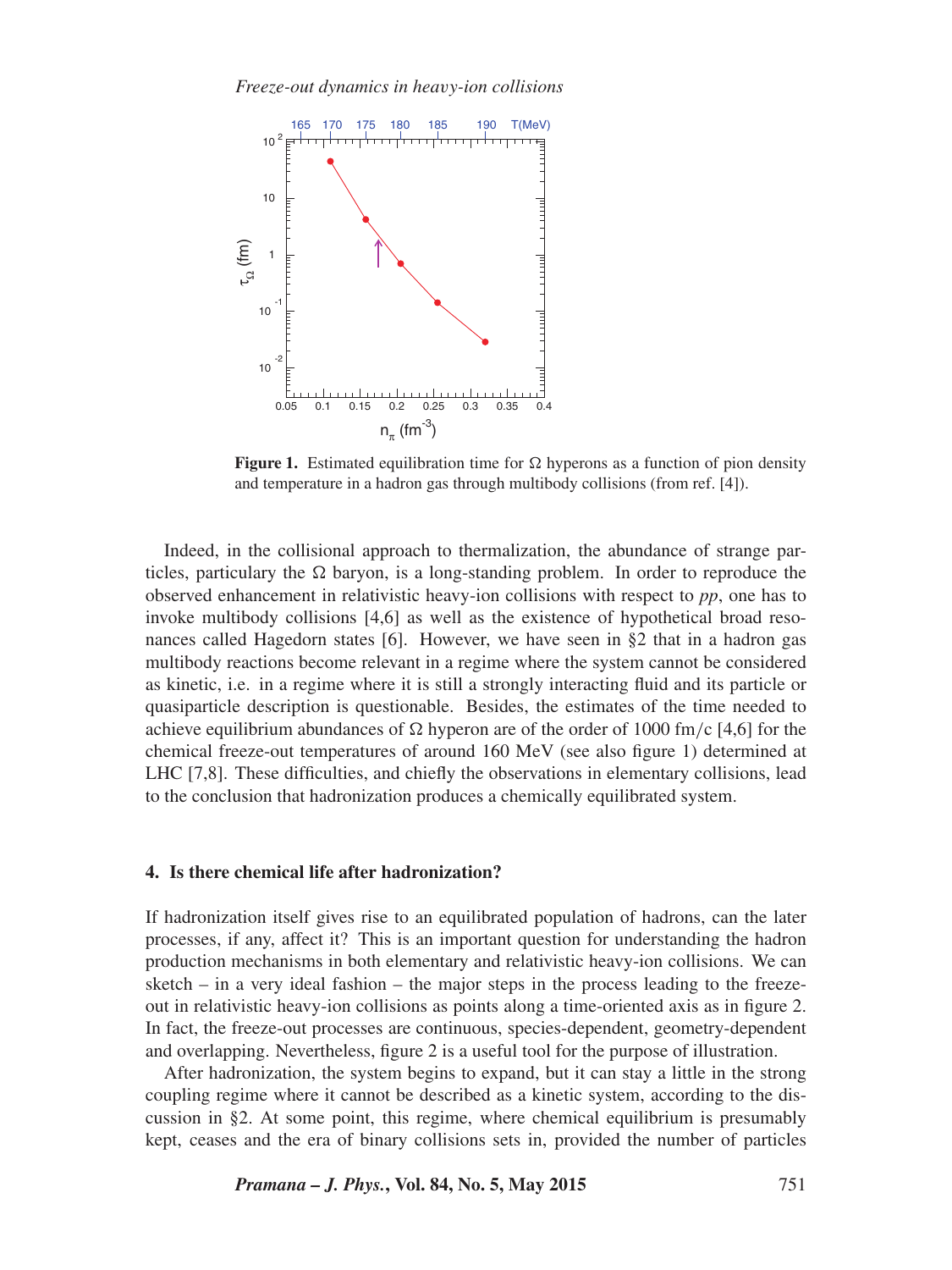#### *Francesco Becattini*

is  $> O(100)$ . For some time, binary collisions can be inelastic (chemical freeze-out), thereafter only elastic till kinetic freeze-out occurs and the system finally decouples.

Is this picture borne out by the data? The existence of a stage where binary collisions prevail is confirmed by at least three major evidences:

- (1) The suppression of short-lived resonances compared to long-lived particles in the statistical model fits [9–11], an effect which is not seen in elementary collisions [12]. It can be explained by the rescattering of the resonance decay products in the expanding medium, which is not possible for a small system.
- (2) The difference between the temperatures determined in multiplicity fits and those in the fits of transverse spectra [11]. This means that elastic interactions continue after chemical freeze-out. Also this effect is not seen in elementary collisions [12].
- (3) The dependence of kinetic freeze-out temperatures as a function of the impact parameter [11,13]. Collisional decoupling depends on particle multiplicity, as we have seen, as well as geometry, and it occurs at a higher density if multiplicity is lower.

The existence of a kinetic stage where hadrons interact elastically is by now generally accepted. Do we have a similar evidence for the abundances? In other words, do hadrons chemically decouple after some stage of binary collisions? It should be stressed that, if such a stage exists, hadronic abundances should show deviations from an initial chemical equilibrium situation [14].

Until recently, there was no major clue of such a phenomenon as statistical model fits were in agreement with the data to a satisfactory degree of accuracy. However, new measurements of antiproton yield at SPS energy [15] and at LHC [16] resulted in significantly lower values compared to the statistical model predictions [17,18]. This result has been soon interpreted as an effect of post-hadronization inelastic rescattering, where antibaryons are annihilated before chemical freeze-out, increasing pion multiplicity [19–21]. We point out that such annihilations should occur in a stage where 2-body collisions prevail (see figure 2) and Monte-Carlo simulations such as UrQMD [22] only include binary collisions. However, as has been mentioned, the separation of *N*-ary to binary collision stages in fact cannot be sharp and indeed it was pointed out [23] that the back-reaction of *N* pions colliding to regenerate antibaryons could continue for a longer time.



**Figure 2.** Sketch of the time sequence of processes in an expanding, strongly interacting hadronic system: after hadrons are formed, a strongly interacting stage follows where particles may undergo multibody collisions. Thereafter, mostly binary collisions survive till chemical freeze-out and, later, kinetic freeze-out.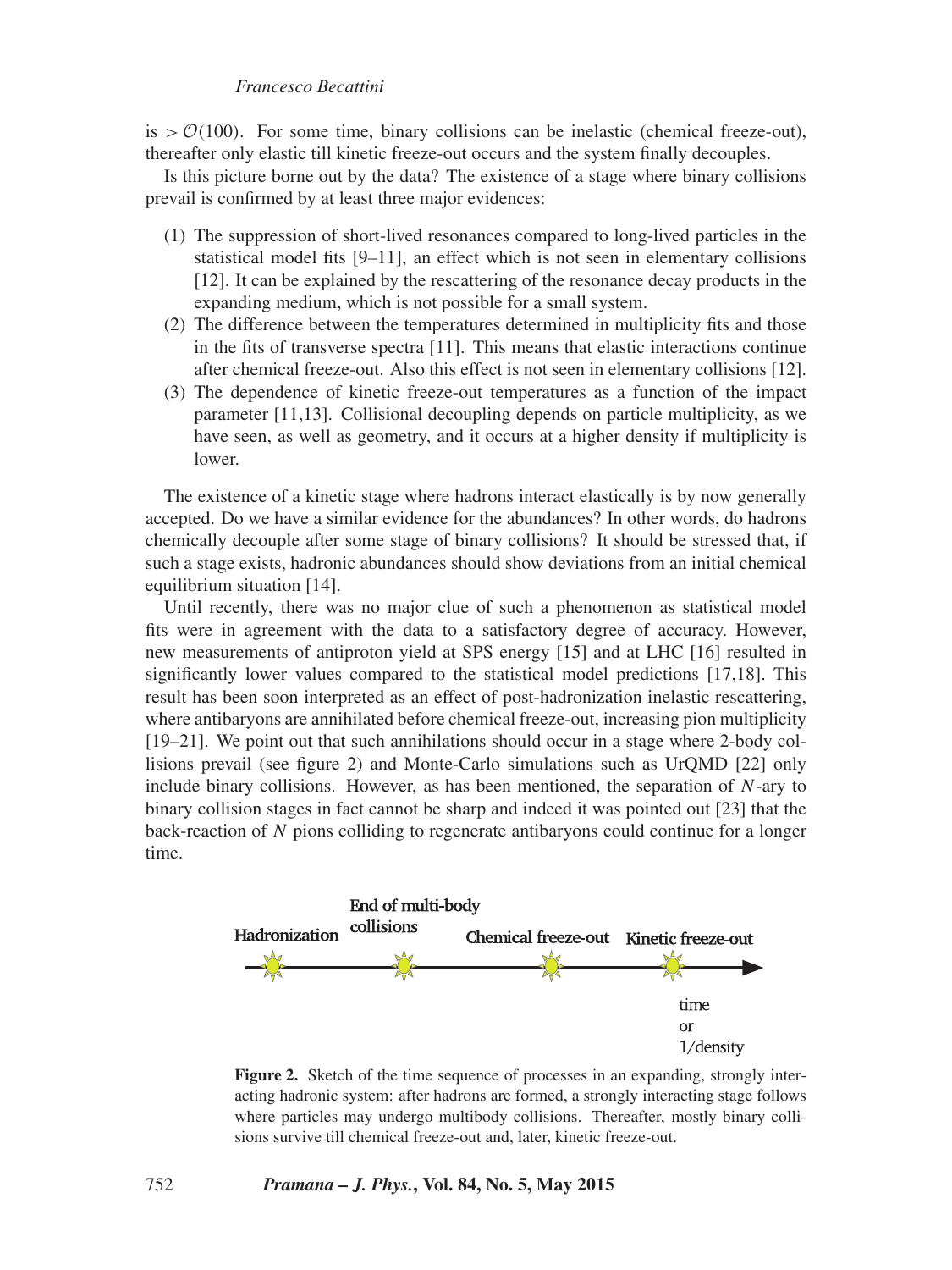As a matter of fact, the reanalysis of the data assuming equilibrium at hadronization and subsequent post-hadronization inelastic rescattering stage using UrQMD predictions as correction factors (see figure 3) gives a better fit to the data and a hadronization (or latest chemical equilibrium point) in agreement with the extrapolated QCD lattice line (see figure 4) [7]. Even though UrQMD does not include *N*-nary collisions with *N*>2, this is a strong indication that inelastic processes following hadronization do play a role and that chemical freeze-out does not coincide with hadronization. Still, taking these processes properly into account, it is possible to reconstruct the original hadronization conditions.

#### **5. Outlook**

We are at just the beginning of a new generation of analyses aimed at accurately determining the hadronization conditions of the quark gluon plasma. For this purpose, as has been mentioned, we shall need reliable calculations of inelastic hadronic collisions processes in an expanding system, both binary and multibody. One of the crucial tests in this respect will be the analysis at different centralities. As can be seen from the



**Figure 3.** Ratios between hadronic multiplicities after chemical freeze-out and those at hadronization calculated with UrQMD [22] at several centre-of-mass energies in Pb–Pb collisions (from ref. [7]).

*Pramana – J. Phys.***, Vol. 84, No. 5, May 2015** 753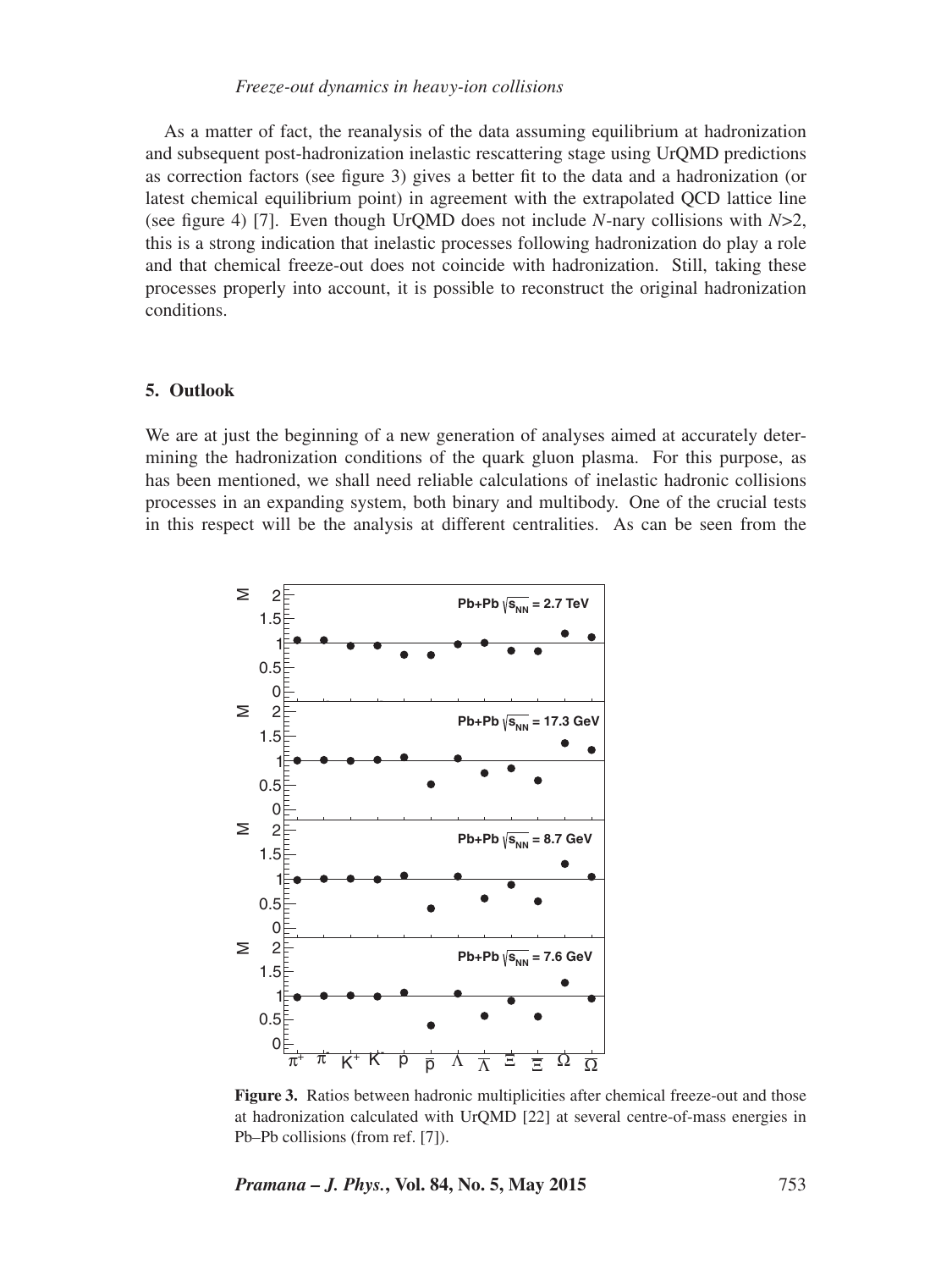

**Figure 4.** Reconstructed hadronization points in the  $(T, \mu_B)$  plane compared with lattice QCD extrapolations (solid and dashed lines) and the chemical freeze-out line (dotted curve) (from ref. [7]).

simple formula (3), freeze-out occurs earlier for lower multiplicities. Hence some dependence of sensitive quantities like e.g. antibaryon annihilation on centrality is expected. At the same time, one would expect to see some slight dependence of the chemical freeze-out temperature obtained with plain statistical model fits on centrality, particularly a slight rise from central to peripheral collisions. Up to RHIC energies, results are not conclusive: at top energy, no significant dependence was seen [13,24], whereas at lower energies (in the beam scan programme) the centrality dependence changes slope according to the statistical ensemble used [25]. More effects may play a role in determining chemical freeze-out conditions as a function of centrality (a change of QGP hadronization conditions if baryon density changes etc.) and those should be taken into account. A major clue will come from the analysis of LHC data, where hadronization is expected to occur at vanishing baryon density throughout the centralities. Therein, owing to the increased multiplicities, freeze-out radii have a larger spread, possibly giving rise to an observable dependence of chemical freeze-out temperature on the impact parameter.

# **Acknowledgements**

The author is grateful to M Bleicher, J Steinheimer and R Stock for useful discussions.

#### **References**

- [1] J Cleymans, H Oeschler, K Redlich and S Wheaton, *Phys. Rev. C* **73**, 034905 (2006)
- [2] J Casalderrey-Solana, H Liu, D Mateos, K Rajagopal and U A Wiedemann, arXiv:1101.0618 [hep-th]

A Adams, L D Carr, T Schäfer, P Steinberg and J E Thomas, *New J. Phys.* **14**, 115009 (2012)

[3] F Becattini, *An introduction to the statistical hadronization model*, arXiv:0901.3643 [hep-ph] F Becattini and R Fries, in: *Relativistic heavy ion physics*, Landolt-Börnstein 1–23, arXiv:0907.1031 [nucl-th] and references therein